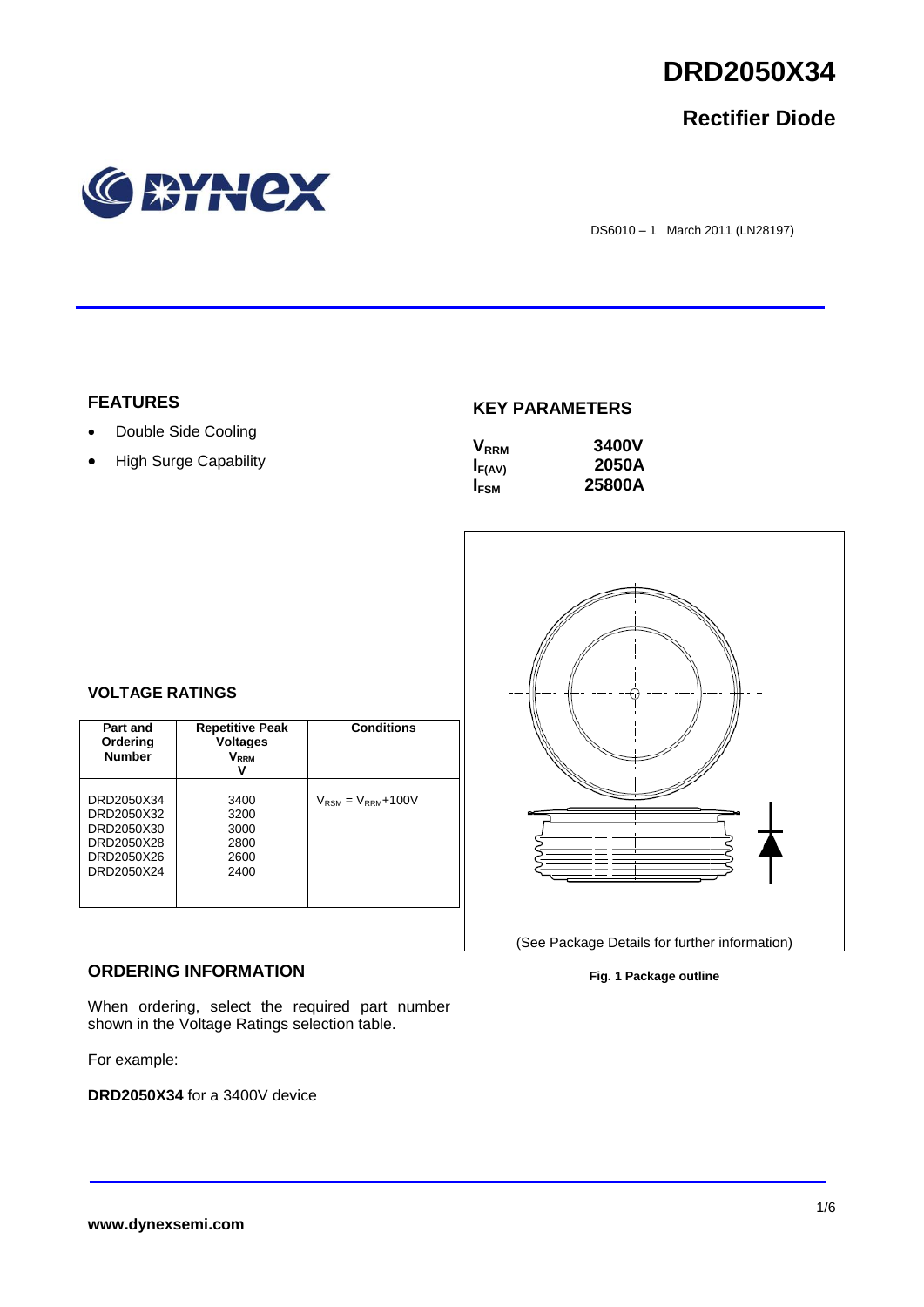

# **CURRENT RATINGS**

**Tcase = 75°C unless stated otherwise**

| Symbol              | <b>Parameter</b>                     | <b>Test Conditions</b>   | Max. | <b>Units</b> |  |  |
|---------------------|--------------------------------------|--------------------------|------|--------------|--|--|
|                     | Double Side Cooled                   |                          |      |              |  |  |
| $I_{F(AV)}$         | Mean forward current                 | Half wave resistive load | 2470 | A            |  |  |
| I <sub>F(RMS)</sub> | <b>RMS</b> value                     | -                        | 3880 | Α            |  |  |
| IF.                 | Continuous (direct) on-state current | -                        | 3490 | Α            |  |  |

#### **Tcase = 100°C unless stated otherwise**

| Symbol              | <b>Parameter</b>                     | <b>Test Conditions</b>   | Max. | <b>Units</b> |  |  |
|---------------------|--------------------------------------|--------------------------|------|--------------|--|--|
|                     | <b>Double Side Cooled</b>            |                          |      |              |  |  |
| $I_{F(AV)}$         | Mean forward current                 | Half wave resistive load | 2050 | Α            |  |  |
| I <sub>F(RMS)</sub> | <b>RMS</b> value                     | $\overline{\phantom{0}}$ | 3220 | A            |  |  |
| IF                  | Continuous (direct) on-state current | ۰                        | 2900 | A            |  |  |

# **SURGE RATINGS**

| Symbol      | <b>Parameter</b>                        | <b>Test Conditions</b>                            | Max. | <b>Units</b>      |
|-------------|-----------------------------------------|---------------------------------------------------|------|-------------------|
| <b>IFSM</b> | Surge (non-repetitive) on-state current | 10ms half sine, $T_{\text{case}} = 175^{\circ}$ C | 25.8 | kA                |
| $l^2t$      | I <sup>'</sup> t for fusing             | $V_R = 0$                                         | 3.33 | MA <sup>2</sup> s |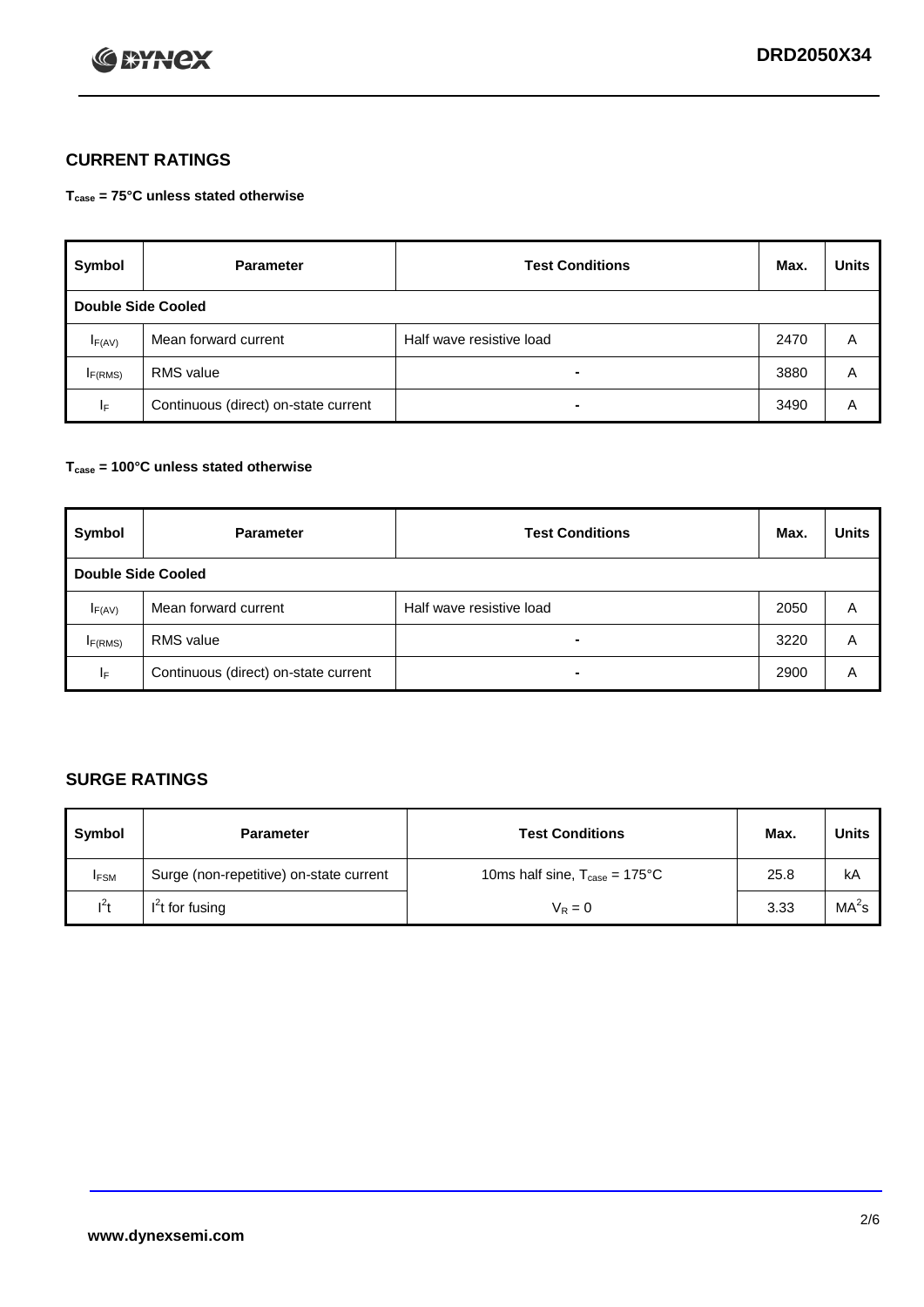# **THERMAL AND MECHANICAL RATINGS**

| Symbol           | <b>Parameter</b>                      | <b>Test Conditions</b>                      |    | Min.  | Max.  | <b>Units</b> |
|------------------|---------------------------------------|---------------------------------------------|----|-------|-------|--------------|
| $R_{th(j-c)}$    | Thermal resistance - junction to case | Double side cooled                          | DC |       | 0.018 | °C/W         |
| $R_{th(c-h)}$    | Thermal resistance – case to heatsink | Double side cooled                          | DC |       | 0.005 | °C/W         |
| $T_{\rm vj}$     | Virtual junction temperature          | Blocking V <sub>DRM</sub> / <sub>VRRM</sub> |    | $-40$ | 175   | °C           |
| $T_{\text{stg}}$ | Storage temperature range             |                                             |    | $-40$ | 175   | °C           |
| $F_m$            | Clamping force                        |                                             |    | 26    | 34    | kN           |

# **CHARACTERISTICS**

| Symbol                   | <b>Parameter</b>     | <b>Test Conditions</b>                                                                           | Min.           | Max. | <b>Units</b> |
|--------------------------|----------------------|--------------------------------------------------------------------------------------------------|----------------|------|--------------|
| $\mathsf{V}_\mathsf{FM}$ | Forward voltage      | At 3000A peak, $T_{\text{case}} = 25^{\circ}C$                                                   |                | 1.55 | V            |
| <b>I</b> <sub>RM</sub>   | Peak reverse current | At $V_{DRM}$ , $T_{case} = 175^{\circ}C$                                                         | ۰              | 150  | mA           |
| $Q_{\rm S}$              | Total stored charge  | $I_F = 2000A$ , dl <sub>RR</sub> /dt = 10A/us<br>$T_{\text{case}} = 175^{\circ}C$ , $V_R = 100V$ | ۰              | 5000 | μC           |
| V <sub>TO</sub>          | Threshold voltage    | At $T_{vi} = 175^{\circ}C$                                                                       | $\blacksquare$ | 0.86 | V            |
| $r_{\text{T}}$           | Slope resistance     | At $T_{vi} = 175^{\circ}C$                                                                       | $\blacksquare$ | 0.18 | $m\Omega$    |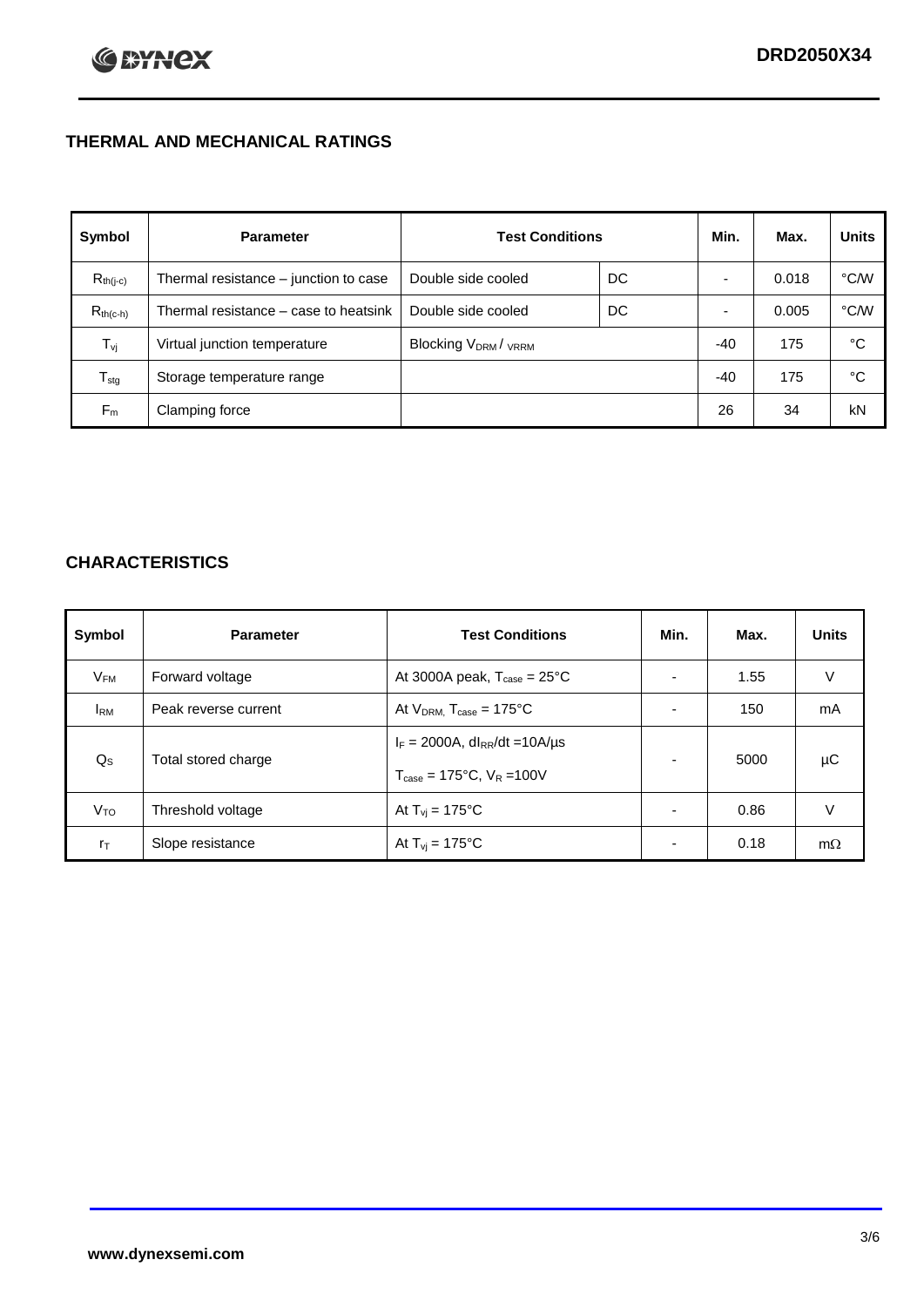

#### **CURVES**



#### **Fig.2 Maximum forward characteristics Fig.3 Dissipation curves**



**junction to case**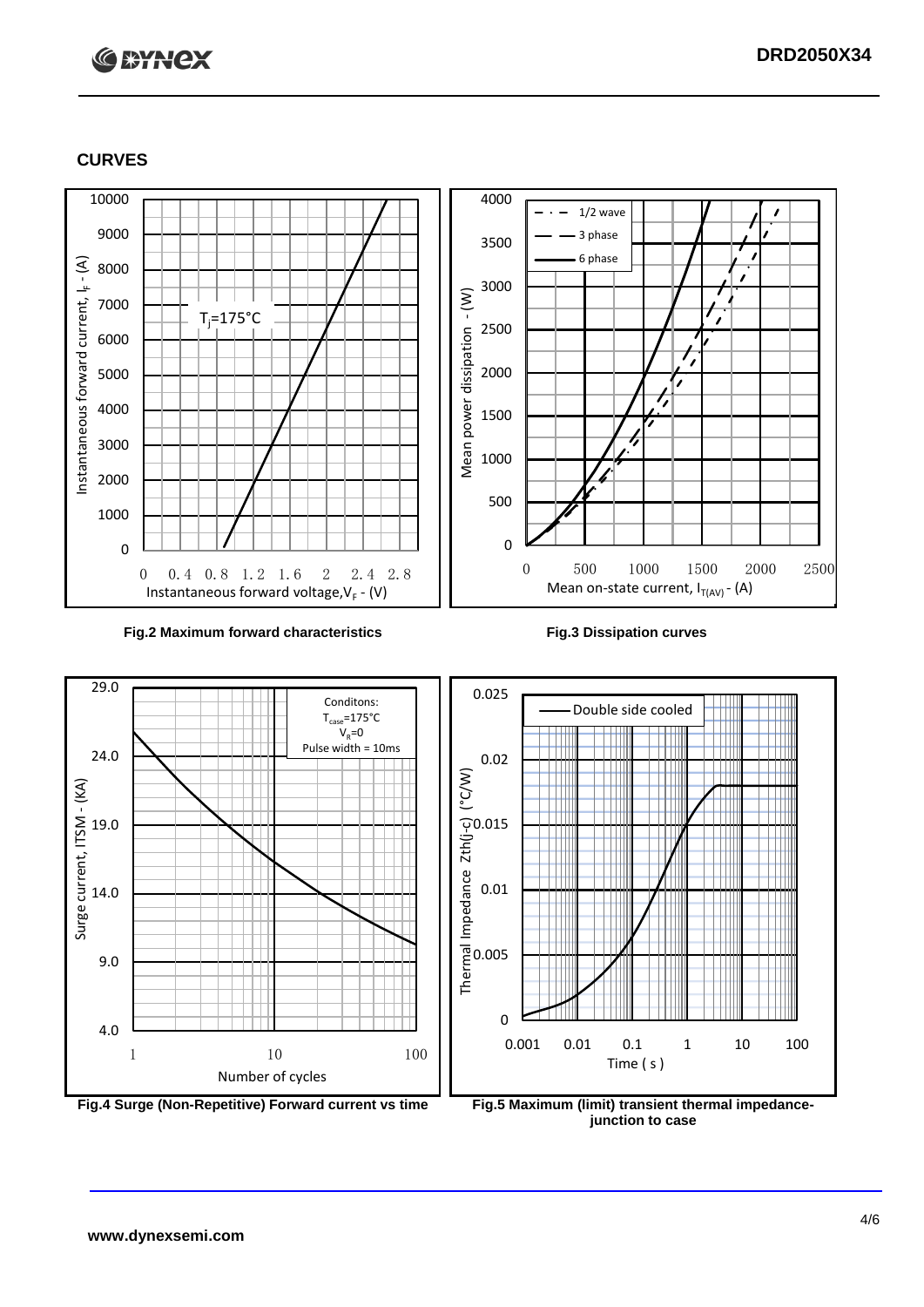

## **PACKAGE DETAILS**

For further package information, please contact Customer Services. All dimensions in mm, unless stated otherwise. DO NOT SCALE.



## **Note:**

Some packages may be supplied with gate and or tags.